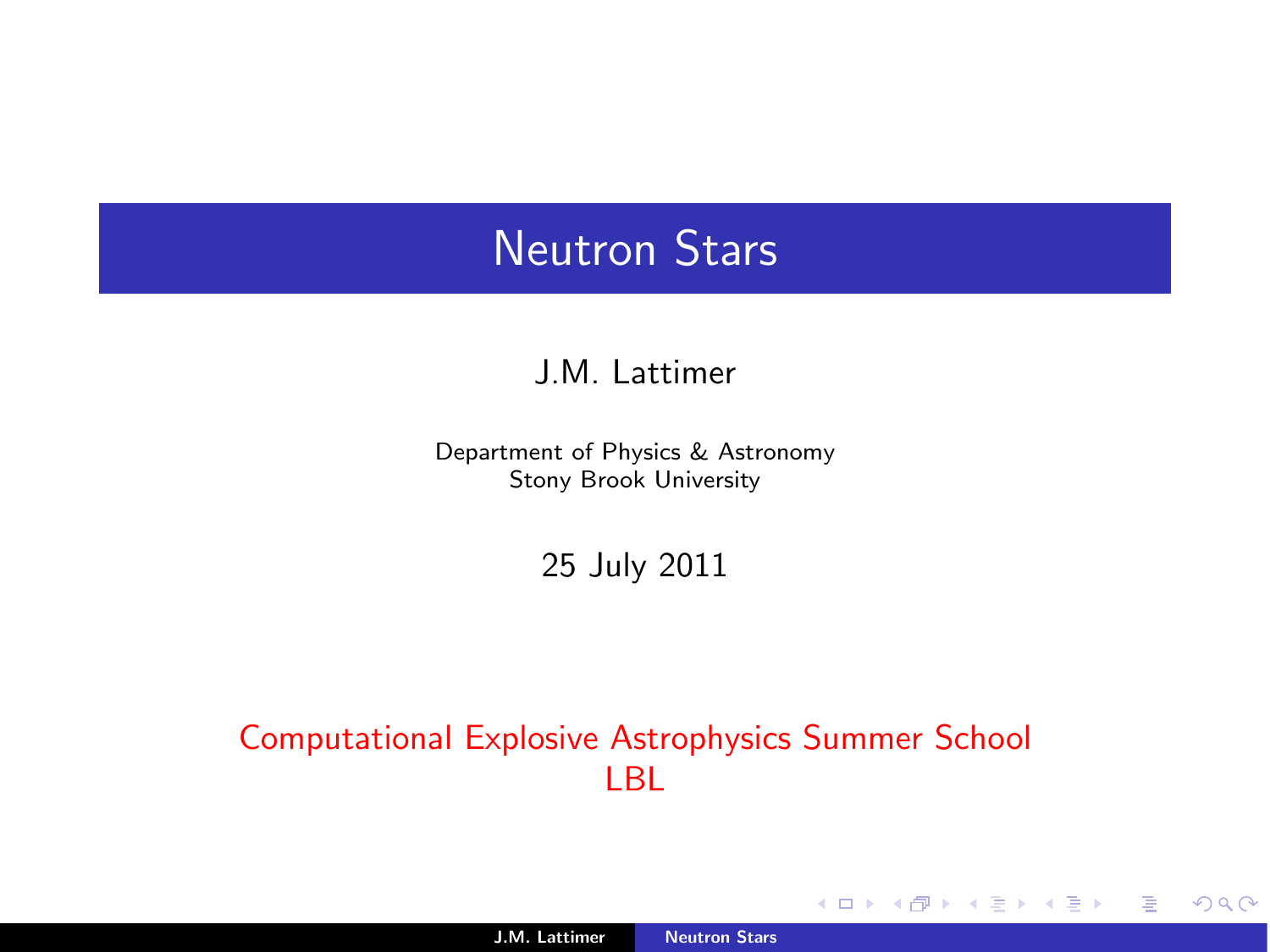#### **Neutron Stars**

- **Observed Properties of Neutron Stars**
- **E.** Structure of Neutron Stars
- ▶ Formation and Evolution of Neutron Stars
- $\triangleright$  Mass Measurements and Implications
	- **How Masses of Neutron Stars Are Measured**
	- **Implications of a Large Maximum Mass**
	- ! Neutron Star Radii, the Maximum Mass, and the EOS
	- **Nuclear Physics Constraints**

4日)

 $QQ$ 

э

э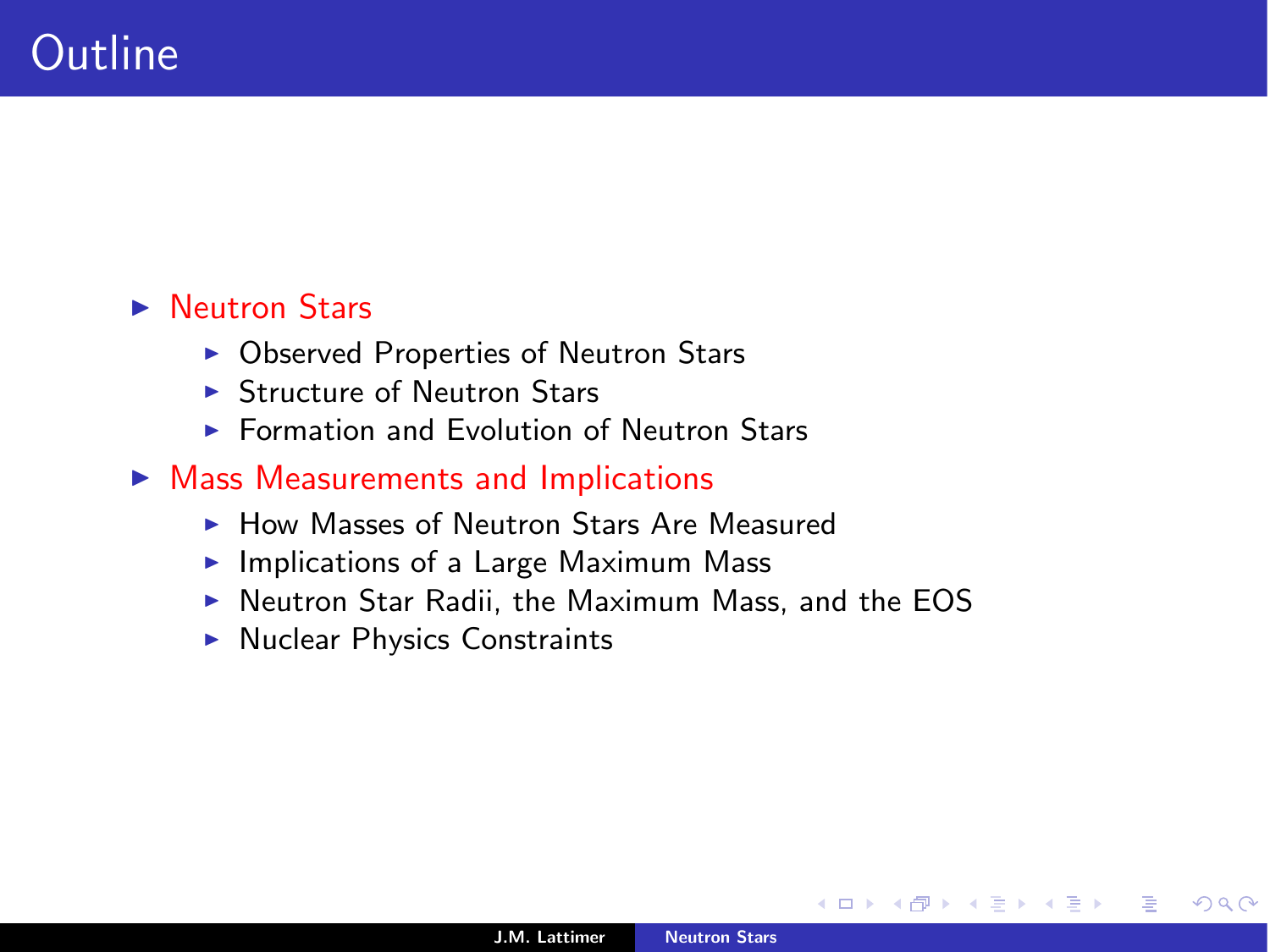- $\triangleright$  Over 1800 known as pulsars
- ▶ A few dozen accreting or quiescent sources in binary systems
- $\blacktriangleright$  Less than a dozen isolated neutron stars

4日)

 $QQ$ 

э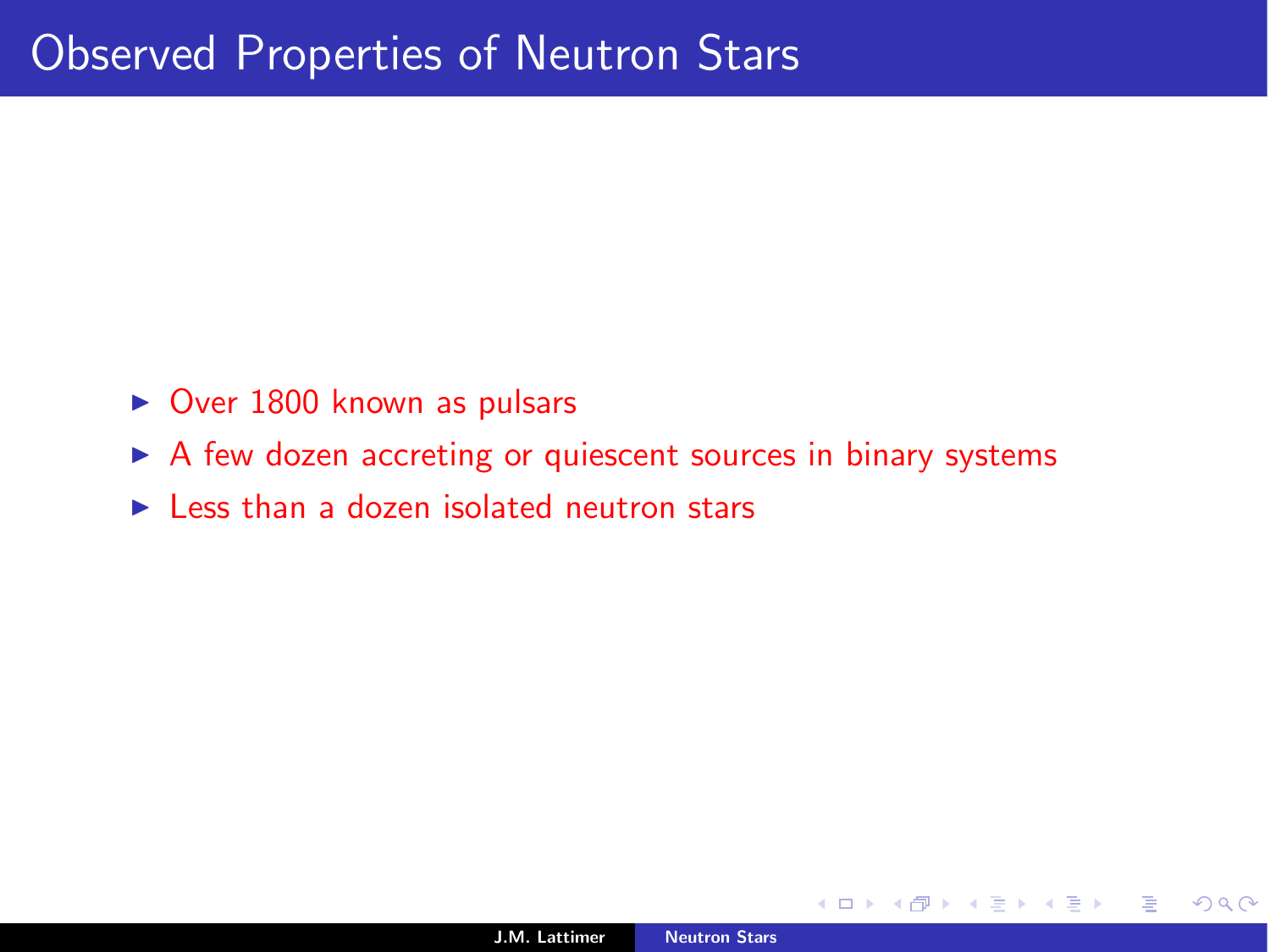1932 - Chadwick discovers neutron. 1934 - W. Baade and F. Zwicky predict existence of neutron stars as end products of supernovae. 1939 - Oppenheimer and Volkoff predict mass limit of neutron stars. 1966 - Colgate and White simulate supernovae forming neutron stars. 1966 - Wheeler predicts Crab nebula powered by rotating neutron star. 1967 - C. Schisler discovers pulsing radio sources, including the Crab, with military radar. 1967 - Hewish, Bell, Pilkington, Scott and Collins discover the pulsar PSR

1919+21, Aug 6. Only Hewish awarded Nobel Prize (1974).

1968 - Crab pulsar discovered.

1968 - T. Gold identifies pulsars with magnetized, rotating neutron stars. 1968 - The term "pulsar" first appears in print, in the *Daily Telegraph*. 1969 - "Glitches" provide evidence for superfluidity in neutron star. 1971 - Accretion powered X-ray pulsar discovered by Uhuru (*not* Lt.). 1974 - Binary pulsar PSR 1913+16 discovered by Hulse and Taylor with orbital decay due to gravitational radiation. Nobel prize 1993. 1982 - First millisecond pulsar, PSR B1937+21, discovered by Backer et al. 1992 - Discovery of planets orbiting PSR B1257+12, Wolszczan and Frail. 1992 - Prediction of magnetars by Duncan & Thompson.

すロト オ部 ト すき ト すき ト

目

 $QQ$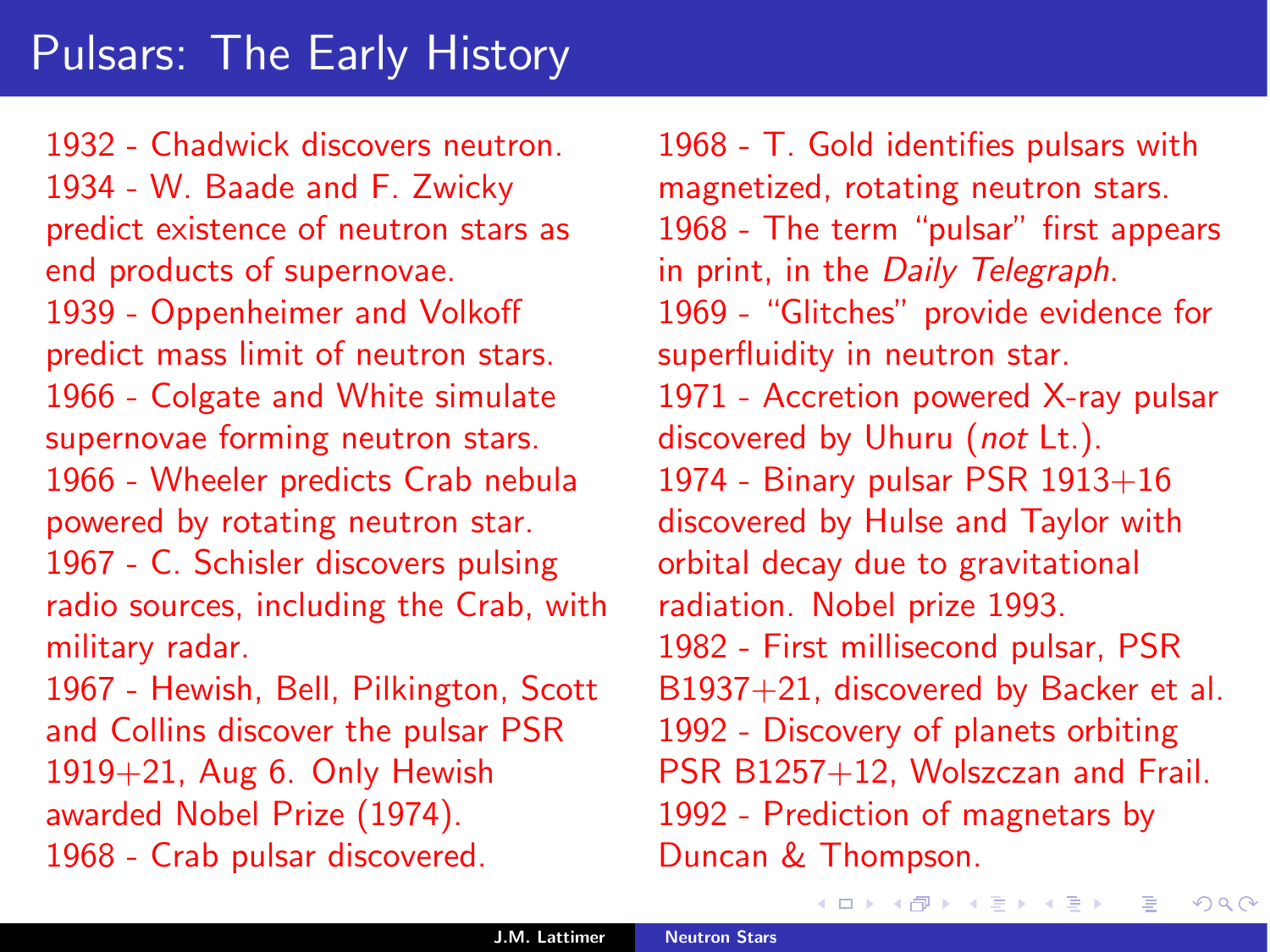# Amazing Facts About Neutron Stars

- $\triangleright$  Densest objects this side of an event horizon: 10<sup>15</sup> g cm<sup>-3</sup> Four teaspoons on the Earth would weigh as much as the Moon.
- ► Largest surface gravity:  $10^{14}$  cm s<sup>-2</sup>, about  $10^{11}$ *g*
- **Eastest spinning massive objects known** PSR J1748-2446ad, located in the globular cluster Terzan 5 28,000 light years away, spins at 716 Hz. (33 pulsars have been found in this cluster.) The velocity at this star's equator is *c*/4.
- Examples 1 Largest known magnetic field strengths:  $B = 10^{15}$  G, Sun = 1 G.
- $\blacktriangleright$  Highest temperature superconductor:  $T_c = 10$  billion K The record superconductor on the Earth is mercury thallium barium calcium copper oxide (Hg<sub>12</sub>T<sub>/3</sub>Ba<sub>30</sub>Ca<sub>30</sub>Cu<sub>45</sub>O<sub>125</sub>), at 138 K.
- $\blacktriangleright$  Highest temperature since Big Bang:  $T = 700$  billion K
- Eastest velocity of a massive object in the Galaxy:  $> 1083$  km/s
- **Example 1** Largest burst of energy in our Galaxy since SN 1604 A burst from magnetar SGR 1806-20 was brighter than the full moon in gamma rays and released more energy in 0.1 s than Sun emits in 100,000 years. It ionized ionosphere to daytime levels.
- $\triangleright$  The only place in the universe except for the Big Bang where neutrinos become *trapped*. イロト イ押 トイヨト イヨト

 $\Rightarrow$ 

<span id="page-4-0"></span> $QQ$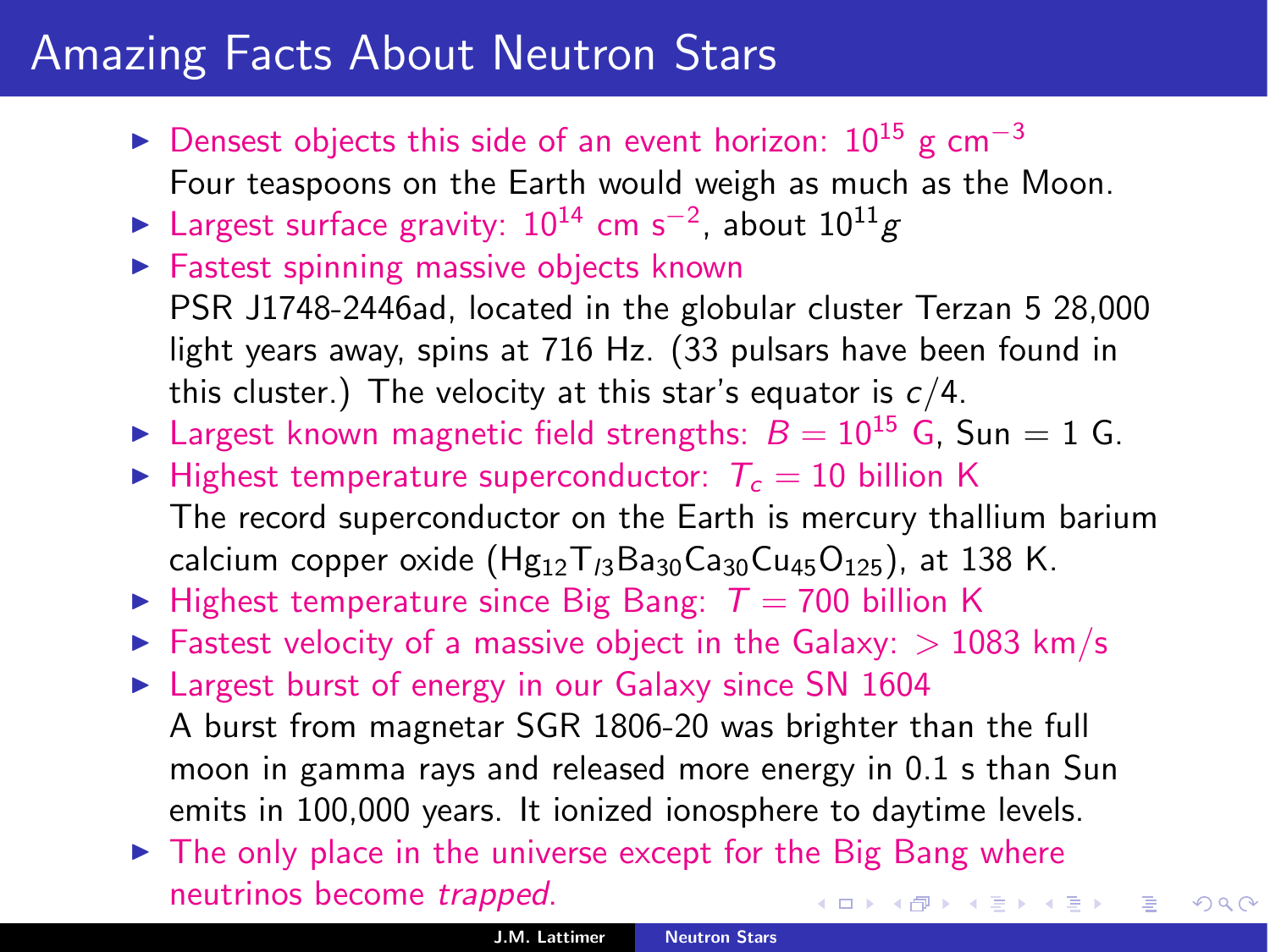# Pulsars: Why do they pulse?

- $\triangleright$  All models involve the lighthouse effect, in which particles and light are emitted from magnetic poles that are misaligned with the orbital poles (magnetic dipole model). The beam widths are measured in some cases to be several degrees, so we are fortunate to see any given pulsar.
- $\blacktriangleright$  It is known that spinning magnetic dipoles can emit energy.
- ▶ Nobody understands in detail how the beaming is accomplished.
- $\blacktriangleright$  For the magnetic dipole model, *dE*<sub>*rot</sub>*/*dt* =  $\dot{E}_{rot}$  ∝ *B*<sup>2</sup>*R*<sup>6</sup>*P*<sup>−4</sup></sub>  $E_{rot} \propto MR^2P^{-2}$  $\dot{E}_{rot} \propto MR^2P^{-3}\dot{P}$

$$
B \propto R^{-2} \sqrt{MP\dot{P}} > 10^{19} \sqrt{\frac{P\dot{P}}{s}} \text{ G}
$$

Characteristic age  $\tau = P/(2P)$ 

▶ Neutron stars with too small *B* or  $\nu$  can not pulse.



<span id="page-5-0"></span>From *Handbook of [Puls](#page-4-0)a[r A](#page-6-0)[st](#page-4-0)[ron](#page-5-0)[om](#page-6-0)[y](#page-0-0)* [by Lorimer and Kram](#page-0-0)er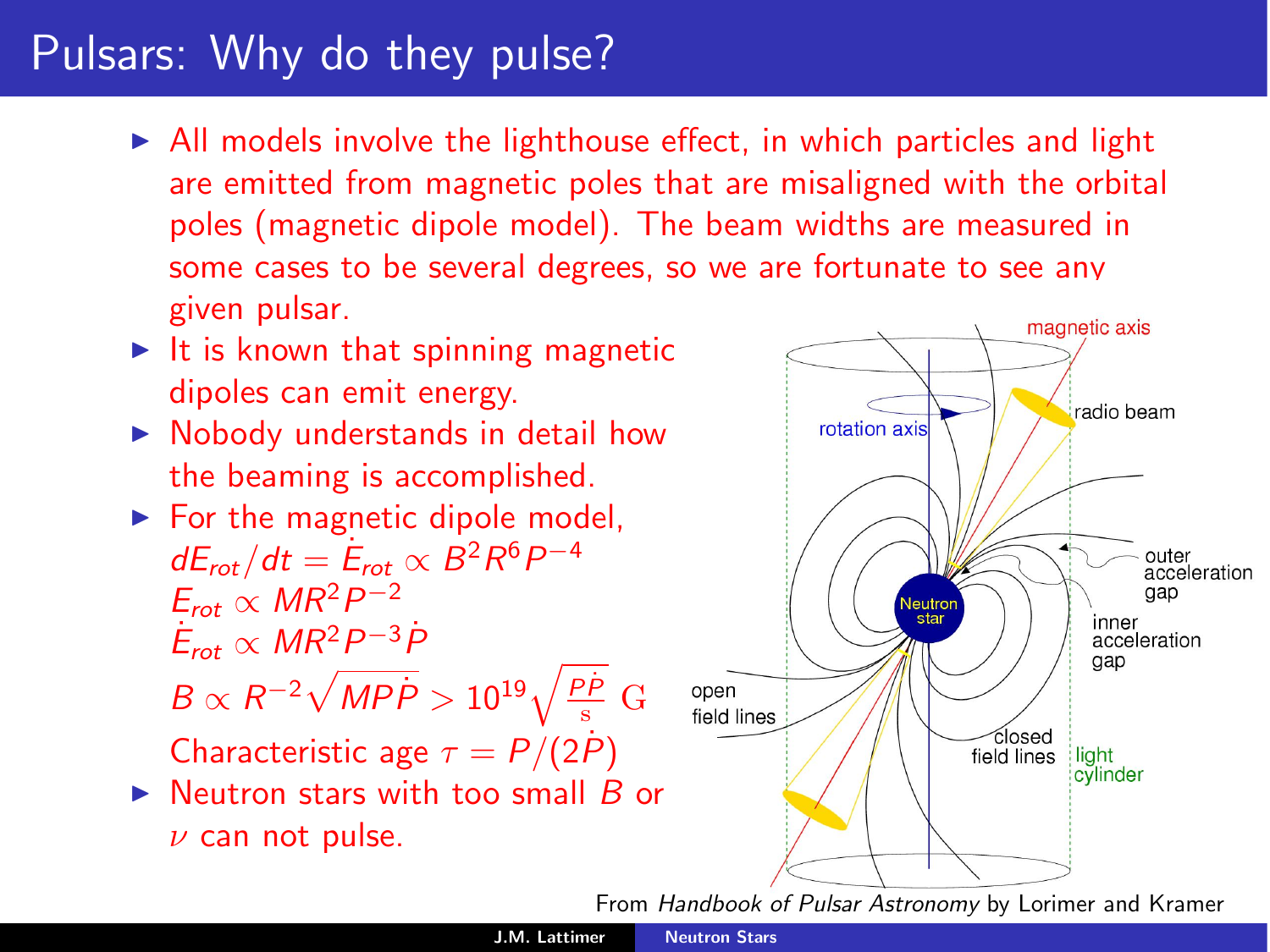# The *<sup>P</sup>* <sup>−</sup> *<sup>P</sup>*˙ Diagram – The H-R Diagram for Pulsars

The magnetic field strength and age can be expressed in terms of the period *P* and the spin-down rate  $\dot{P}$ :  $B \propto \sqrt{P}\dot{P}$ ,  $\tau \propto P/\dot{P}$ .

<span id="page-6-0"></span>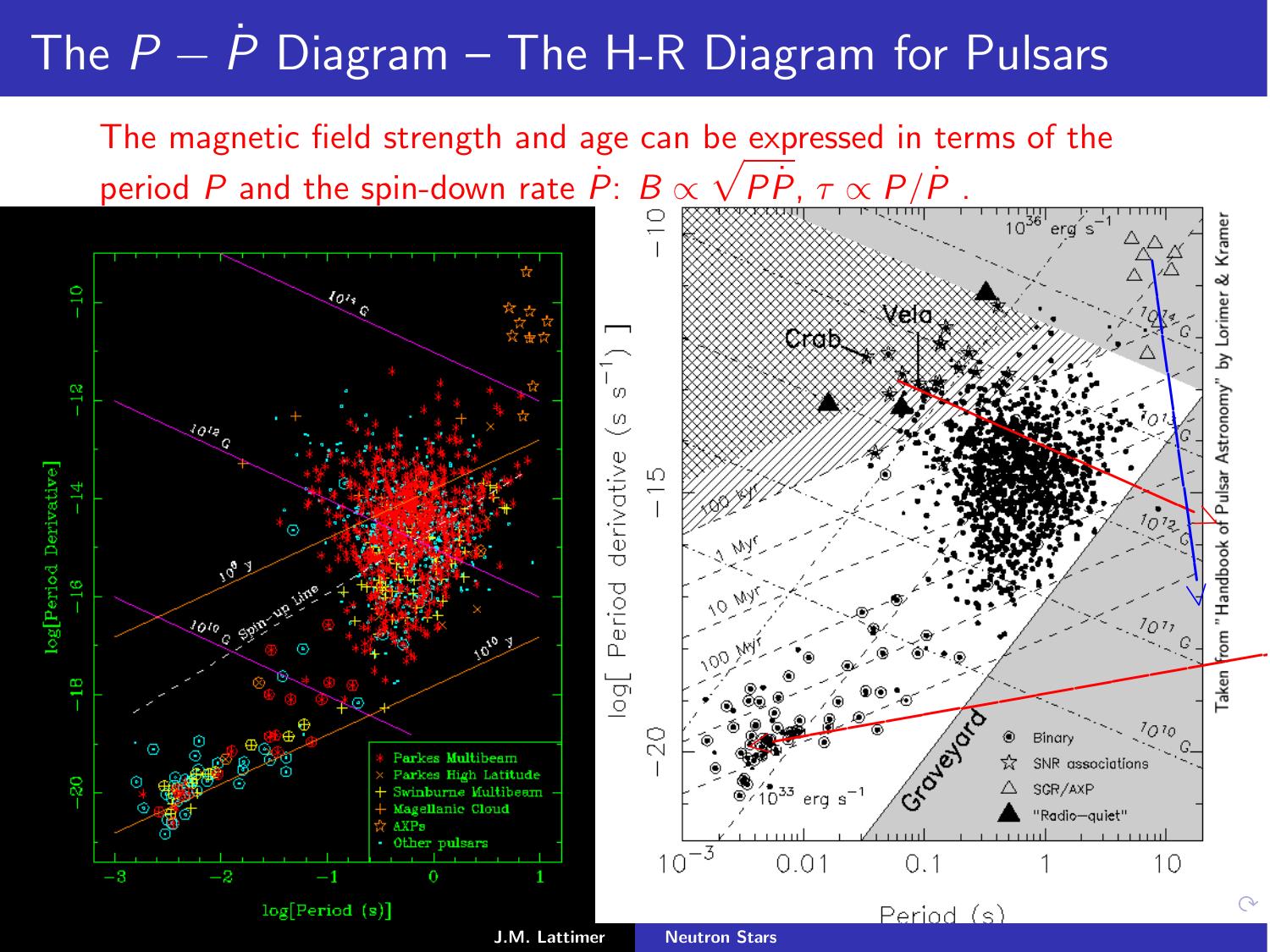## The Lives of Pulsars



J.M. Lattimer [Neutron Stars](#page-0-0)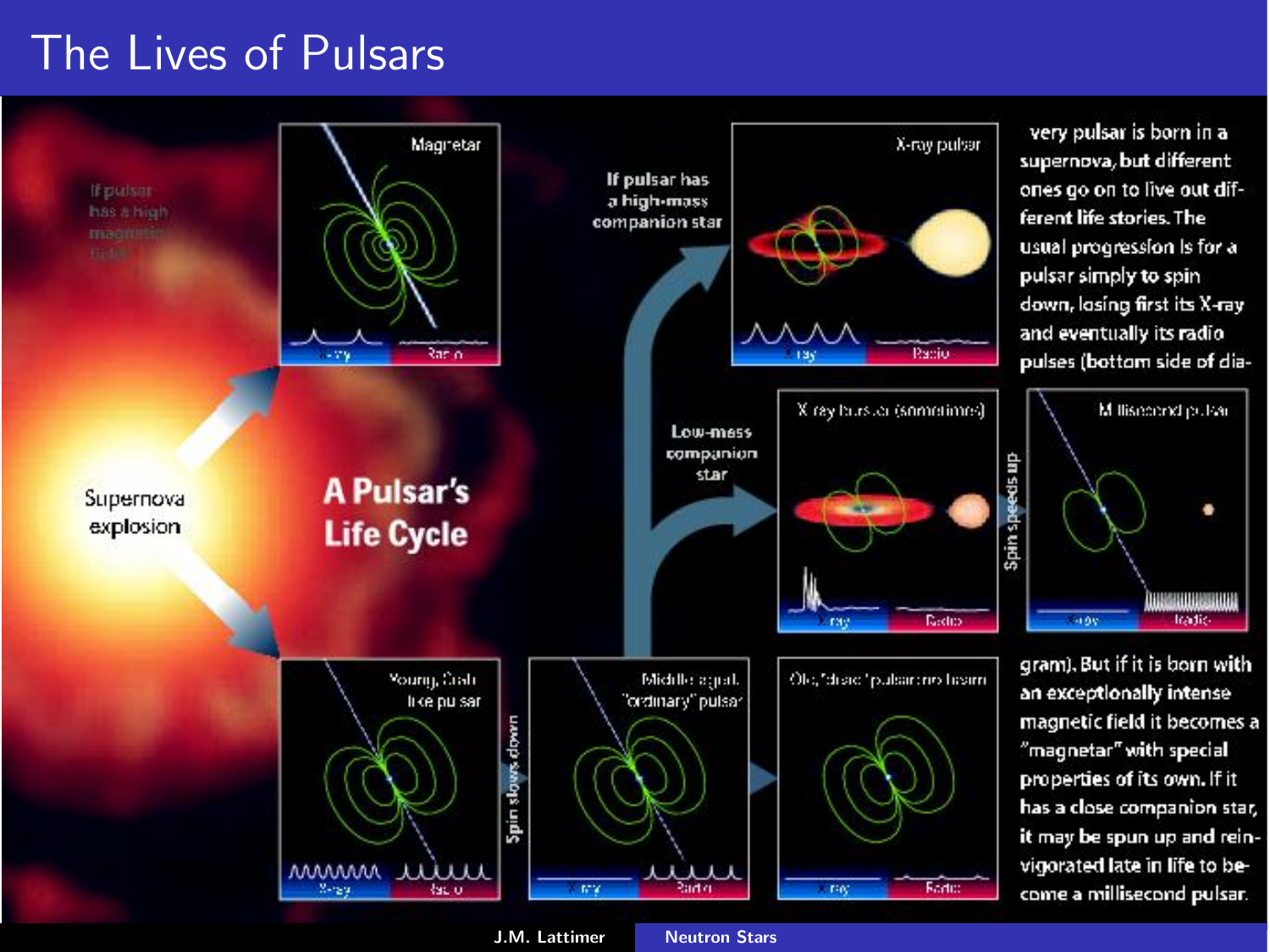Credit: Dany Page, UNAM **Kロトメ団 > Kミドメミド ミニのダウ** J.M. Lattimer [Neutron Stars](#page-0-0)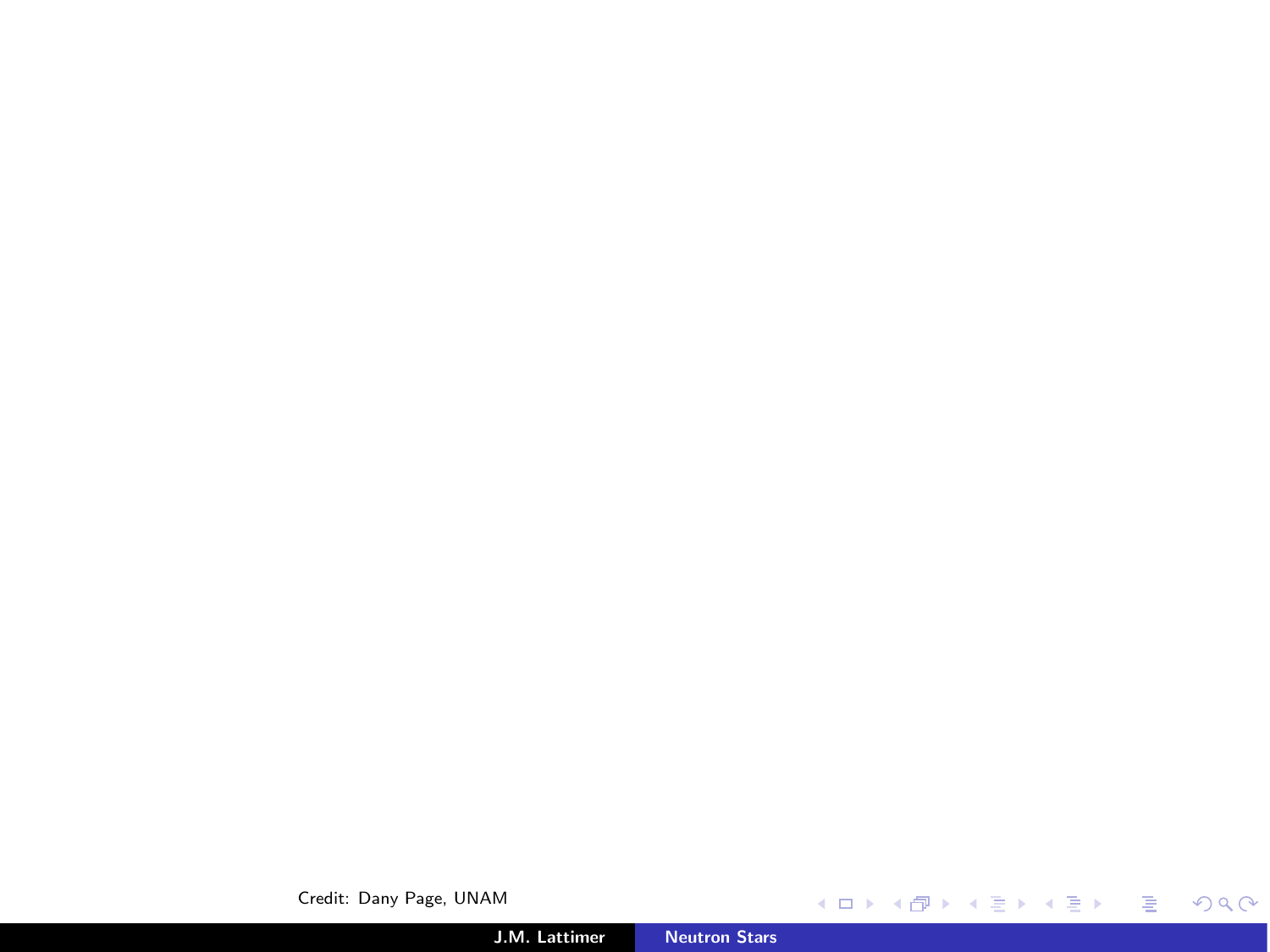## Proto-Neutron Stars and Neutron Star Evolution



 $2Q$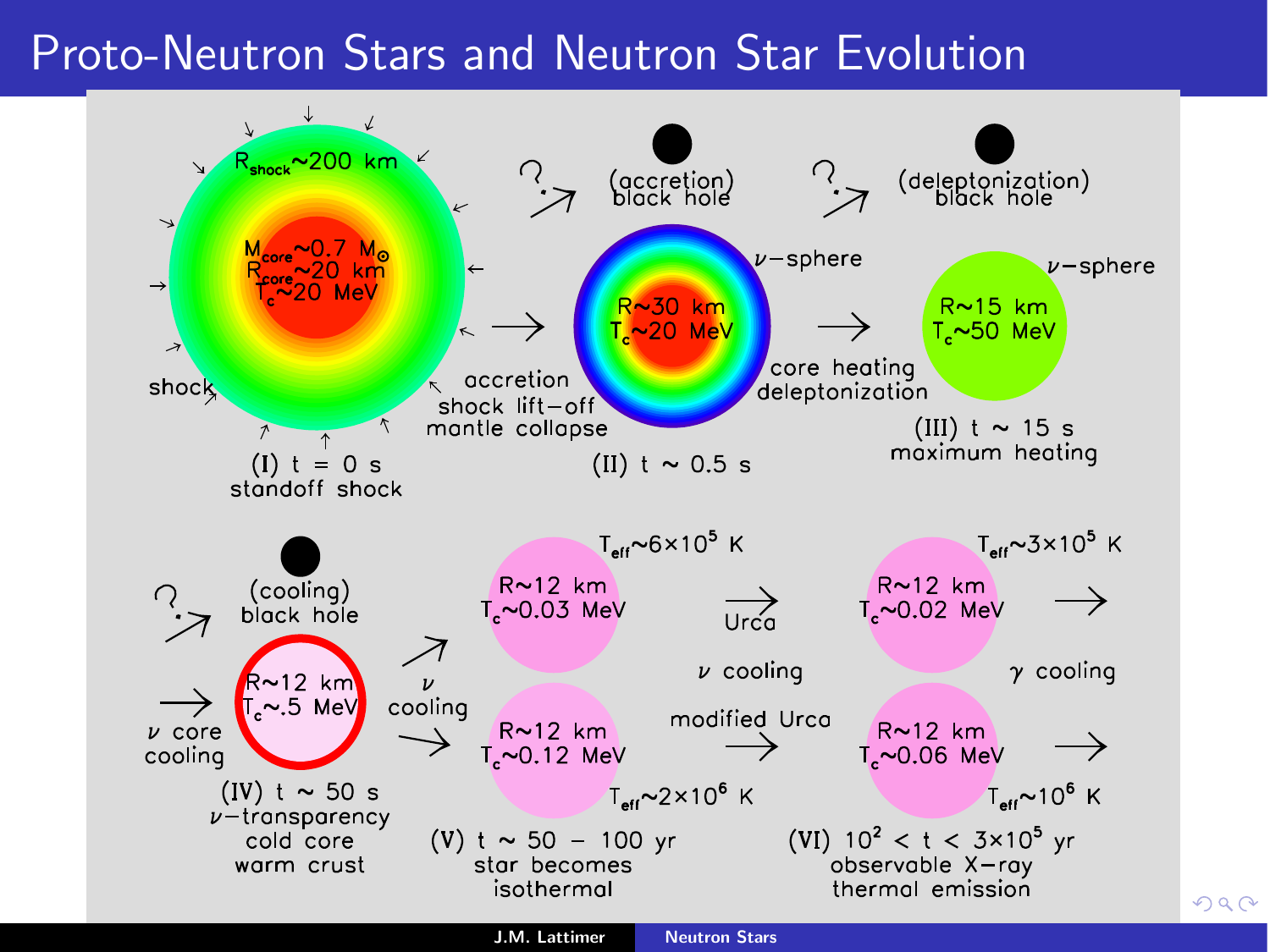## Model Simulations of Proto-Neutron Stars

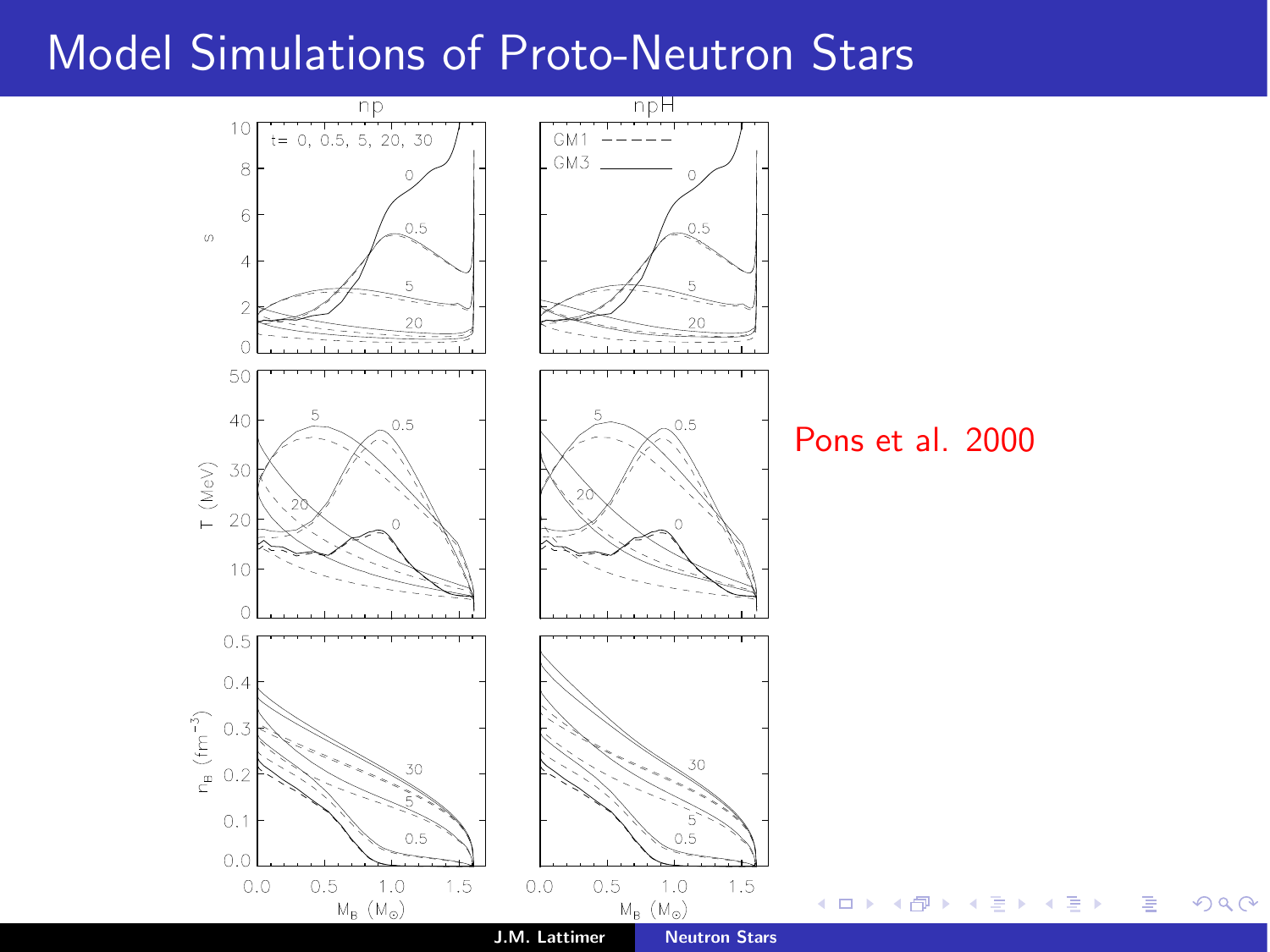## Model Simulations of Proto-Neutron Stars



 $2Q$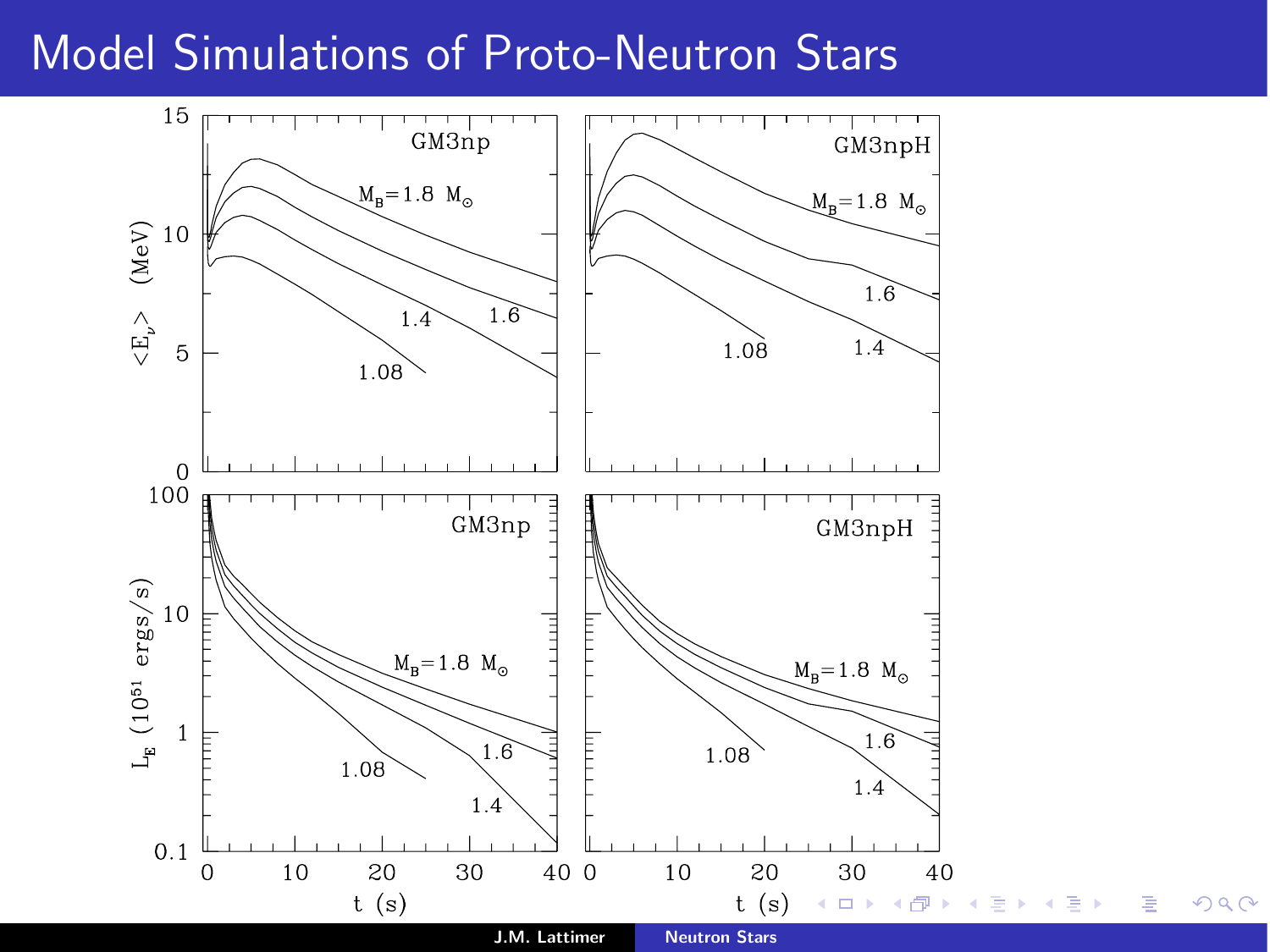### Model Signal From Proto-Neutron Stars

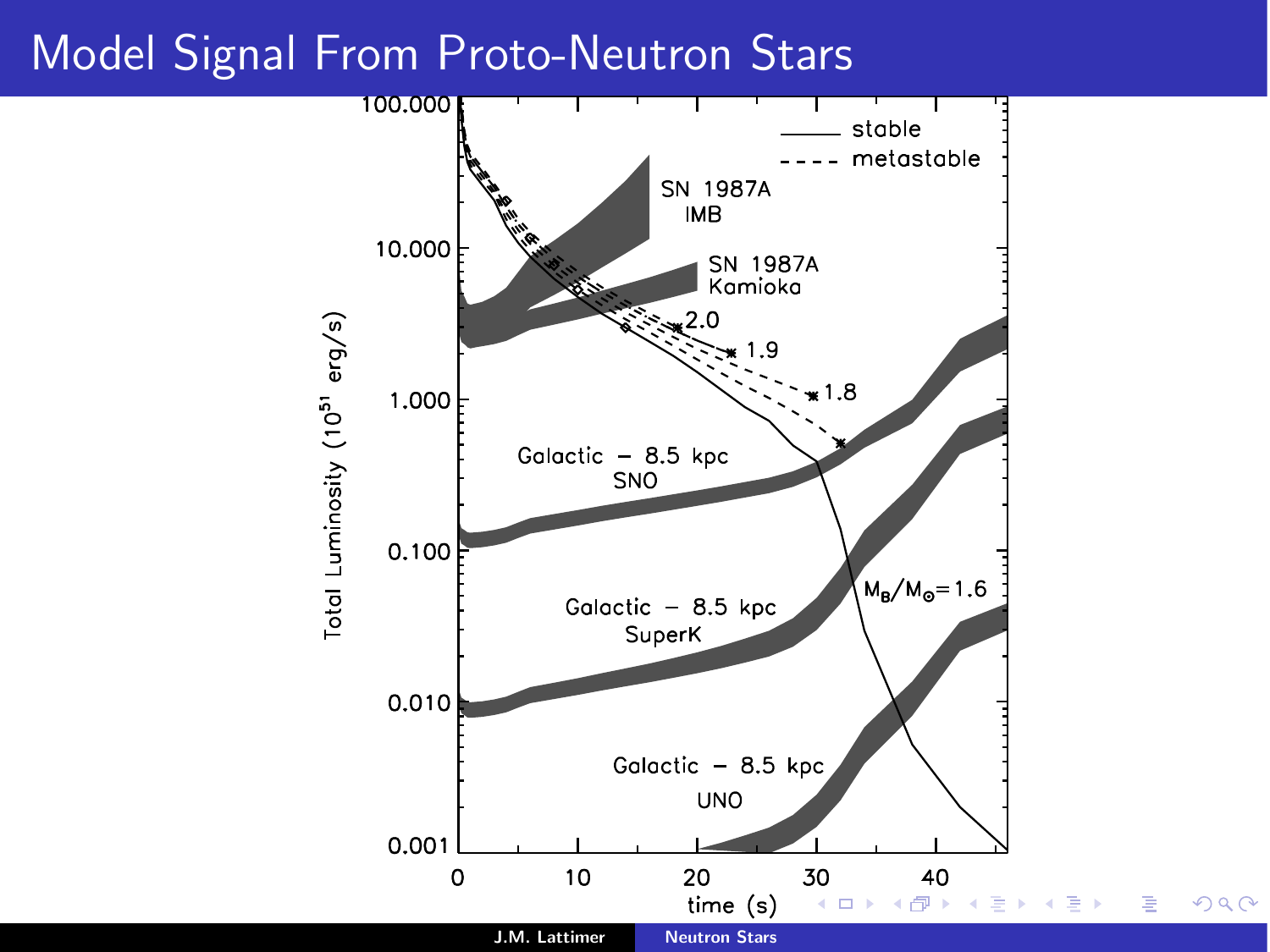# Neutron Star Structure

Tolman-Oppenheimer-Volkov equations



4日)

つへへ

∍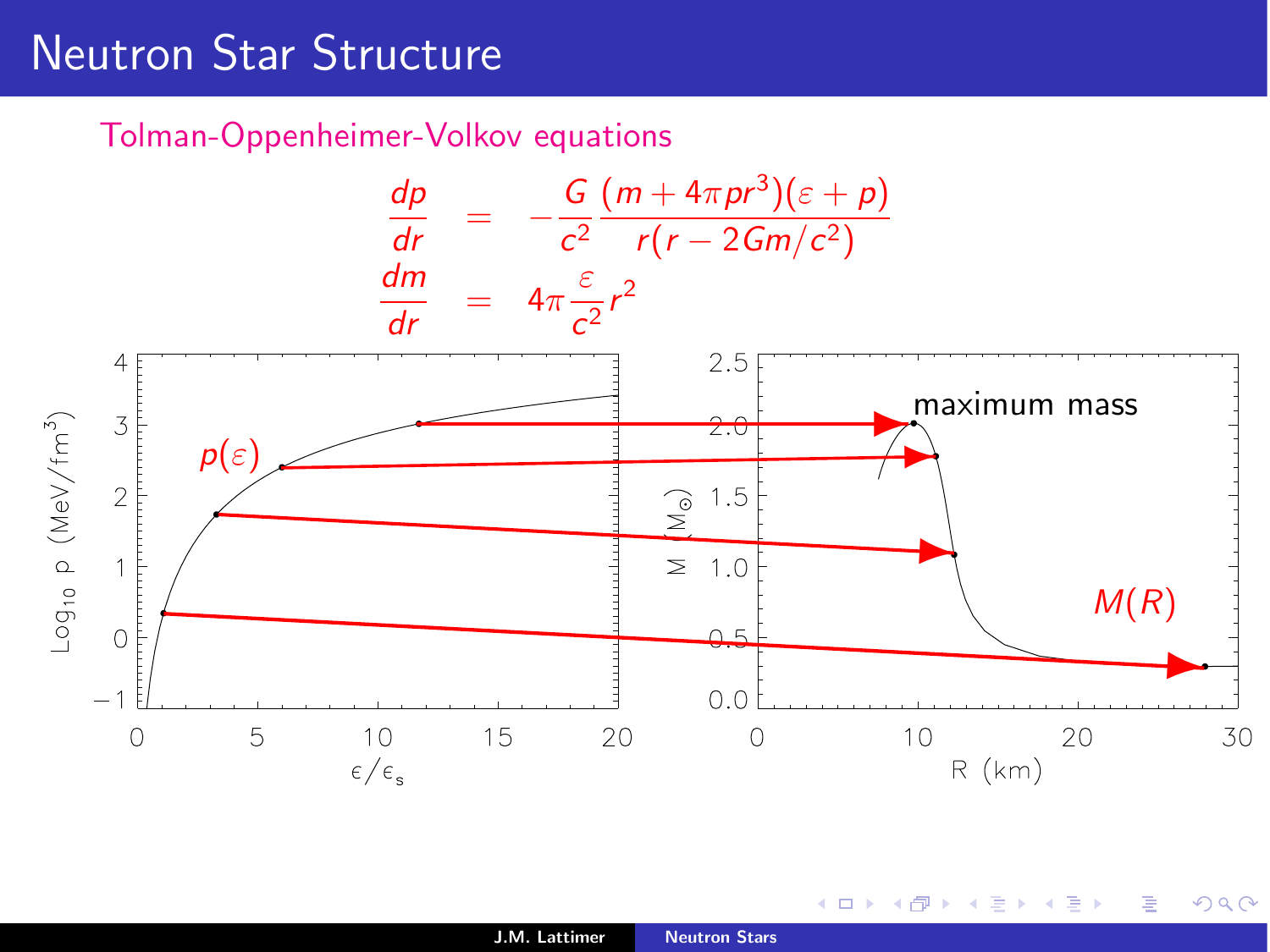### Schematic Nucleonic Energy Density

*n*: number density; *x*: proton fraction; *T*: temperature  $n_s \simeq 0.16 \pm 0.01$  fm<sup>-3</sup>: nuclear saturation density  $B \simeq -16 \pm 1$  MeV: saturation binding energy  $K \simeq 220 \pm 15$  MeV: incompressibility parameter  $S_v \simeq 30 \pm 6$  MeV: bulk symmetry parameter  $a \simeq 0.065 \pm 0.010$  MeV<sup>-1</sup>: bulk level density parameter

$$
\epsilon(n, x, T) = n\left[B + \frac{K}{18}\left(1 - \frac{n}{n_s}\right)^2 + S_v \frac{n}{n_s}(1 - 2x)^2 + a\left(\frac{n_s}{n}\right)^{2/3}T^2\right]
$$
\n
$$
P = n^2 \frac{\partial(\epsilon/n)}{\partial n} = \frac{n^2}{n_s}\left[\frac{K}{9}\left(\frac{n}{n_s} - 1\right) + S_v(1 - 2x)^2\right] + \frac{2an}{3}\left(\frac{n_s}{n}\right)^{2/3};
$$
\n
$$
\mu_n = \frac{\partial \epsilon}{\partial n} - \frac{x}{n}\frac{\partial \epsilon}{\partial x}
$$
\n
$$
= B + \frac{K}{18}\left(1 - \frac{n}{n_s}\right)\left(1 - 3\frac{n}{n_s}\right) + 2S_v \frac{n}{n_s}(1 - 4x^2) - \frac{a}{3}\left(\frac{n_s}{n}\right)^{2/3};
$$
\n
$$
\hat{\mu} = -\frac{1}{n}\frac{\partial \epsilon}{\partial x} = \mu_n - \mu_p = 4S_v \frac{n}{n_s}(1 - 2x)
$$
\n
$$
s = \frac{1}{n}\frac{\partial \epsilon}{\partial T} = 2a\left(\frac{n_s}{n}\right)^{2/3}T
$$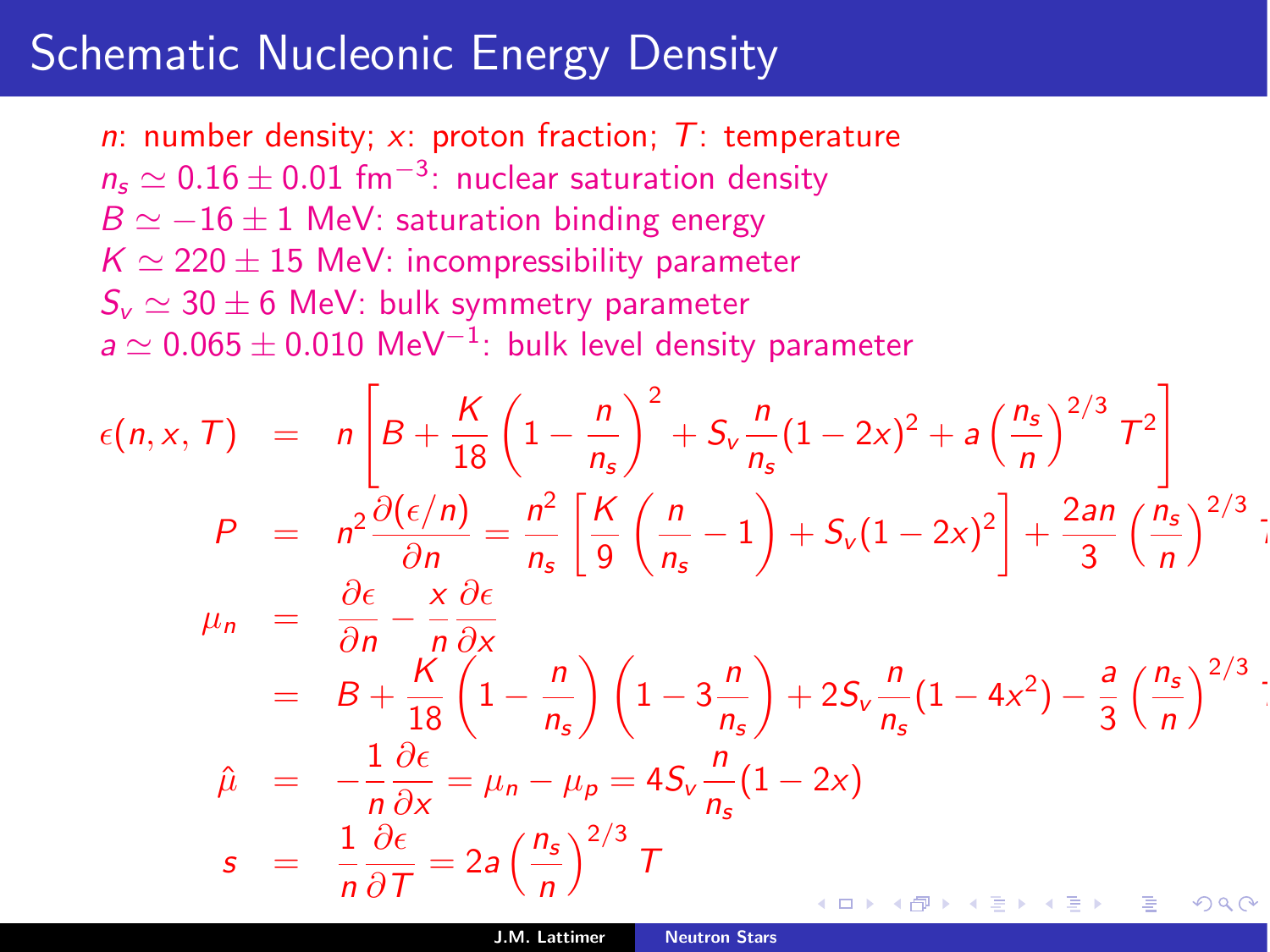## Phase Instabilities



 $\leftarrow$   $\Box$   $\rightarrow$ 

 $\mathcal{A}$  . 市 × 重  $\sim$  <span id="page-15-0"></span> $299$ 

目

- 세로 베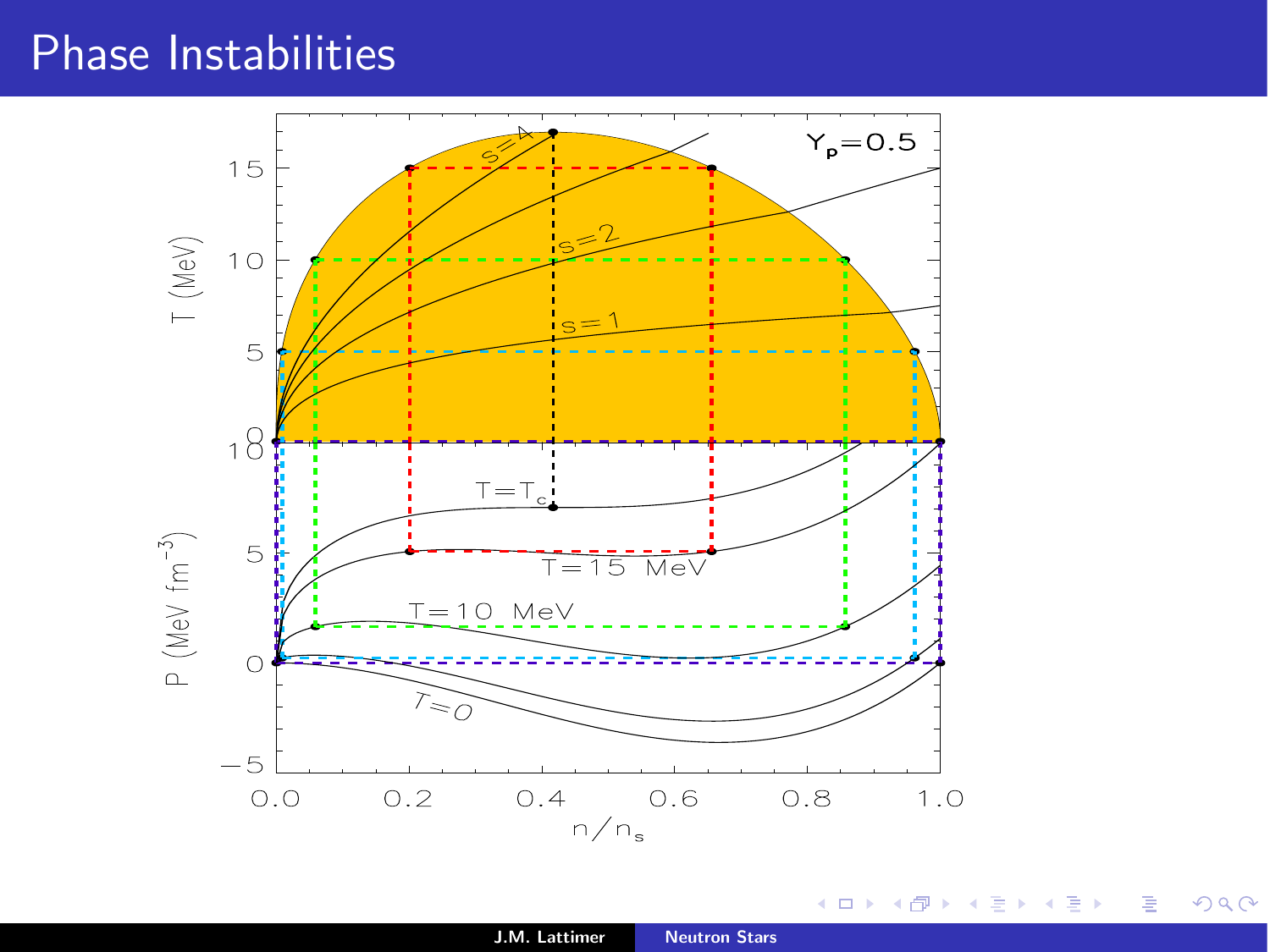The density dependence of  $E_{sym}(n) = E_{neutron}(n) - E_{symmetric}(n)$  is crucial but poorly constrained. The skewness.  $\partial^3 E/\partial n^3$ , is also uncertain.

<span id="page-16-0"></span>